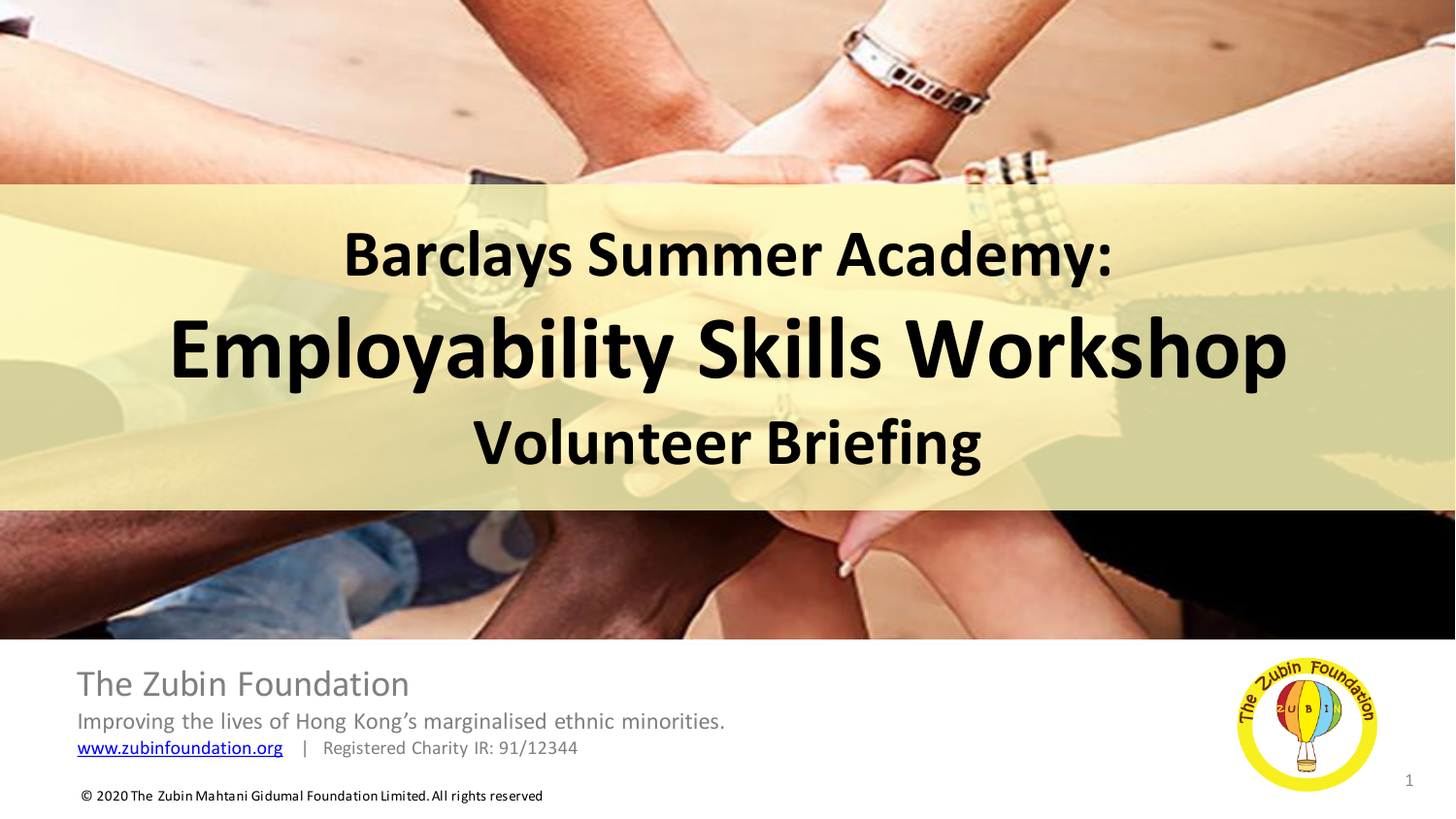

Improving the lives of Hong Kong's marginalised ethnic minorities by providing opportunities and reducing suffering

We do this by:

- 1. Conducting **research**
- 2. Developing and implementing **impactful projects**
- 3. Influencing **public policy** to drive systemic change

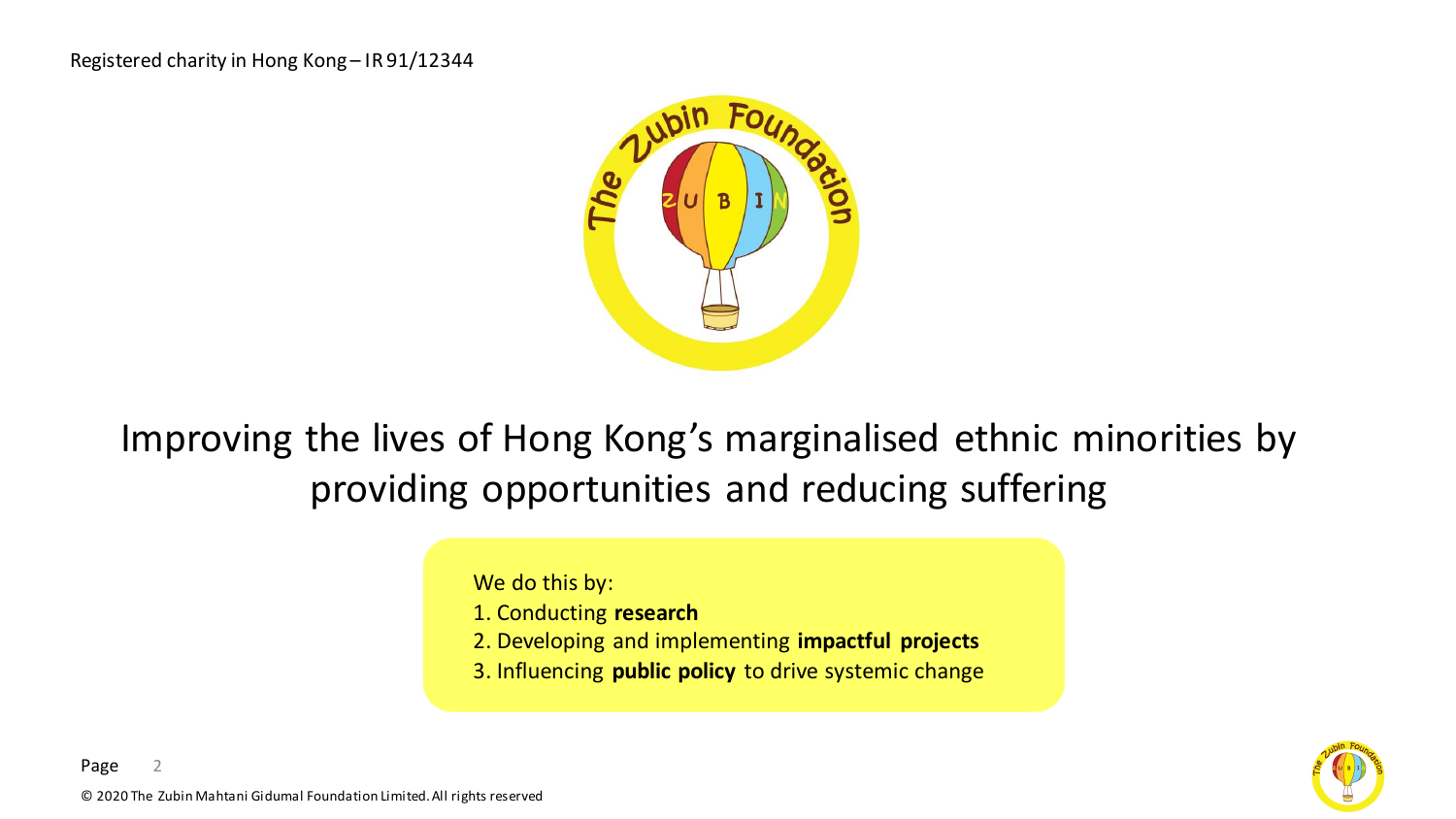

#### The Zubin Foundation works with Hong Kong's ethnic minorities (the poorest population in Hong Kong).

|                           |                                                                          | $\sqrt{2}$                              |                                         |                                                     |                                |                                    |
|---------------------------|--------------------------------------------------------------------------|-----------------------------------------|-----------------------------------------|-----------------------------------------------------|--------------------------------|------------------------------------|
| <b>Visibility</b>         | <b>Pre-School</b><br><b>Chinese</b>                                      | <b>Special Needs</b><br><b>Children</b> | <b>Women and Girls</b>                  | <b>Opportunities</b>                                | <b>Mental Health</b>           | <b>Changing</b><br><b>Mindsets</b> |
| <b>Diversity List</b>     | Learn Cantonese<br>the fun way!                                          | <b>Smart Parenting</b>                  | <b>Call Mira</b>                        | Job matching                                        | <b>EM Well-being</b><br>Centre | Let's Chat<br>Mama, Papa           |
| <b>Town Halls</b>         |                                                                          | <b>Support Groups</b><br><b>SEN</b>     | Desi Girl<br><b>Friendship Circle</b>   | <b>Networking Events for</b><br>companies and youth |                                |                                    |
| <b>Policy Submissions</b> |                                                                          |                                         | Support Group DV                        | Scholarship                                         |                                |                                    |
|                           |                                                                          |                                         |                                         | <b>Scholarship Fair</b>                             |                                |                                    |
|                           |                                                                          |                                         | Support Group<br><b>Girls in Crisis</b> | Database building                                   |                                |                                    |
|                           |                                                                          |                                         |                                         | Training                                            |                                |                                    |
| 3<br>Page                 |                                                                          |                                         |                                         | <b>CARE BOX</b>                                     |                                |                                    |
|                           | © 2020 The Zubin Mahtahi Gidumal Foundation Limited. All rights reserved |                                         |                                         |                                                     |                                |                                    |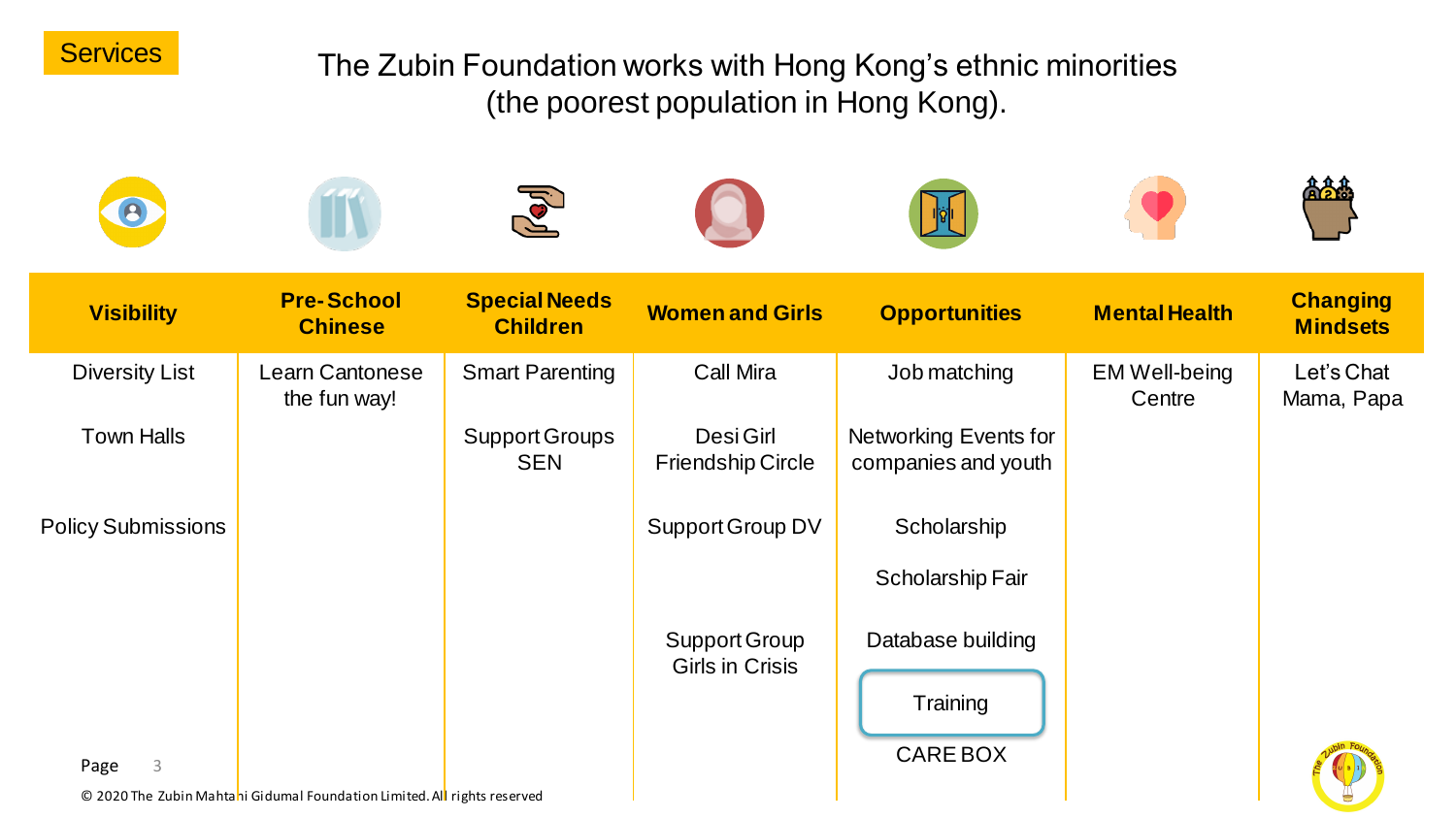

# **Why**

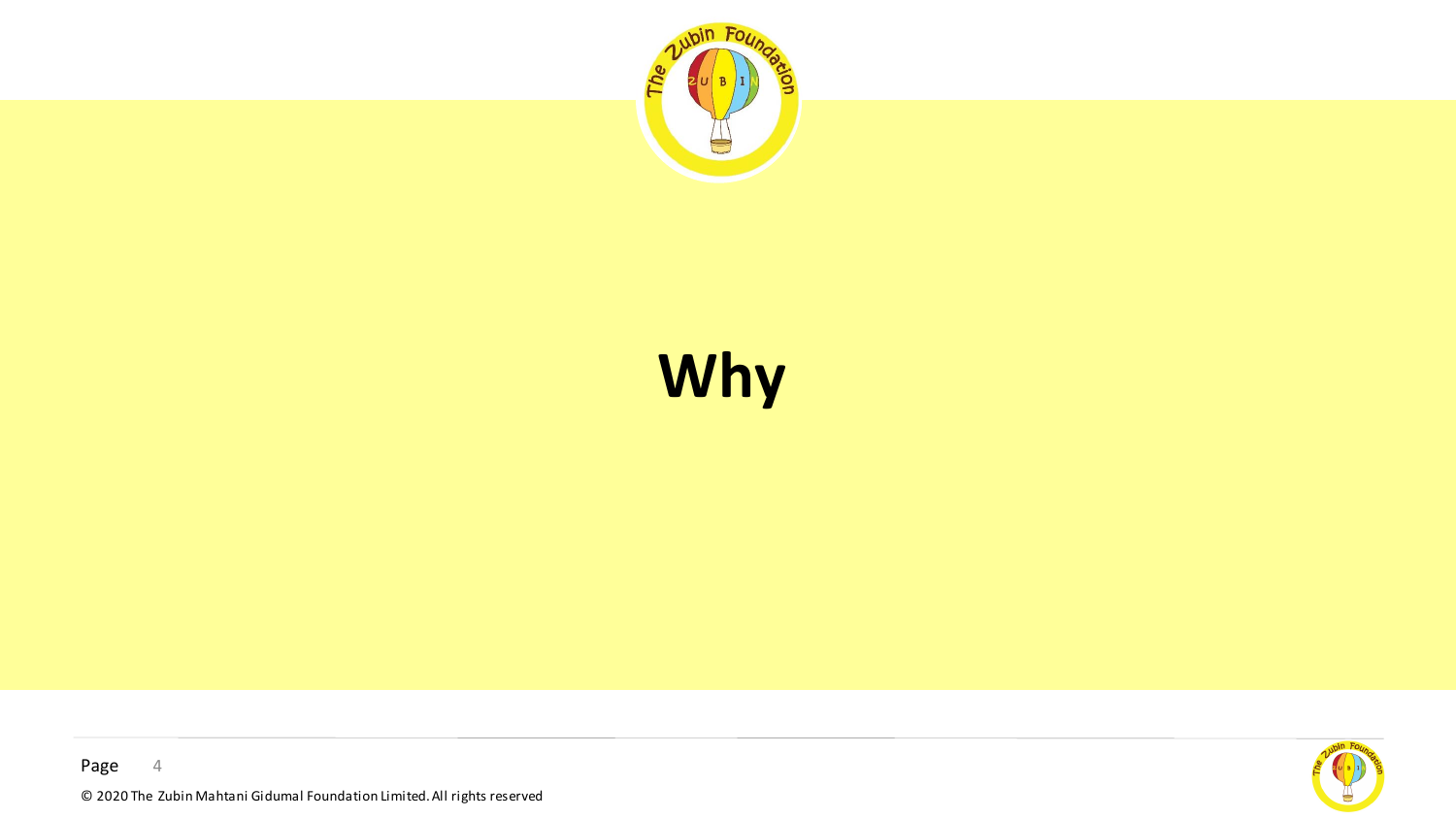### Ethnic Minorities in Hong Kong











#### **Barriers:**



 $\mathbf{H}\mathbf{R}$ 







*\*Source: Hong Kong Poverty Situation Report on Ethnic Minorities 2016*



Page 5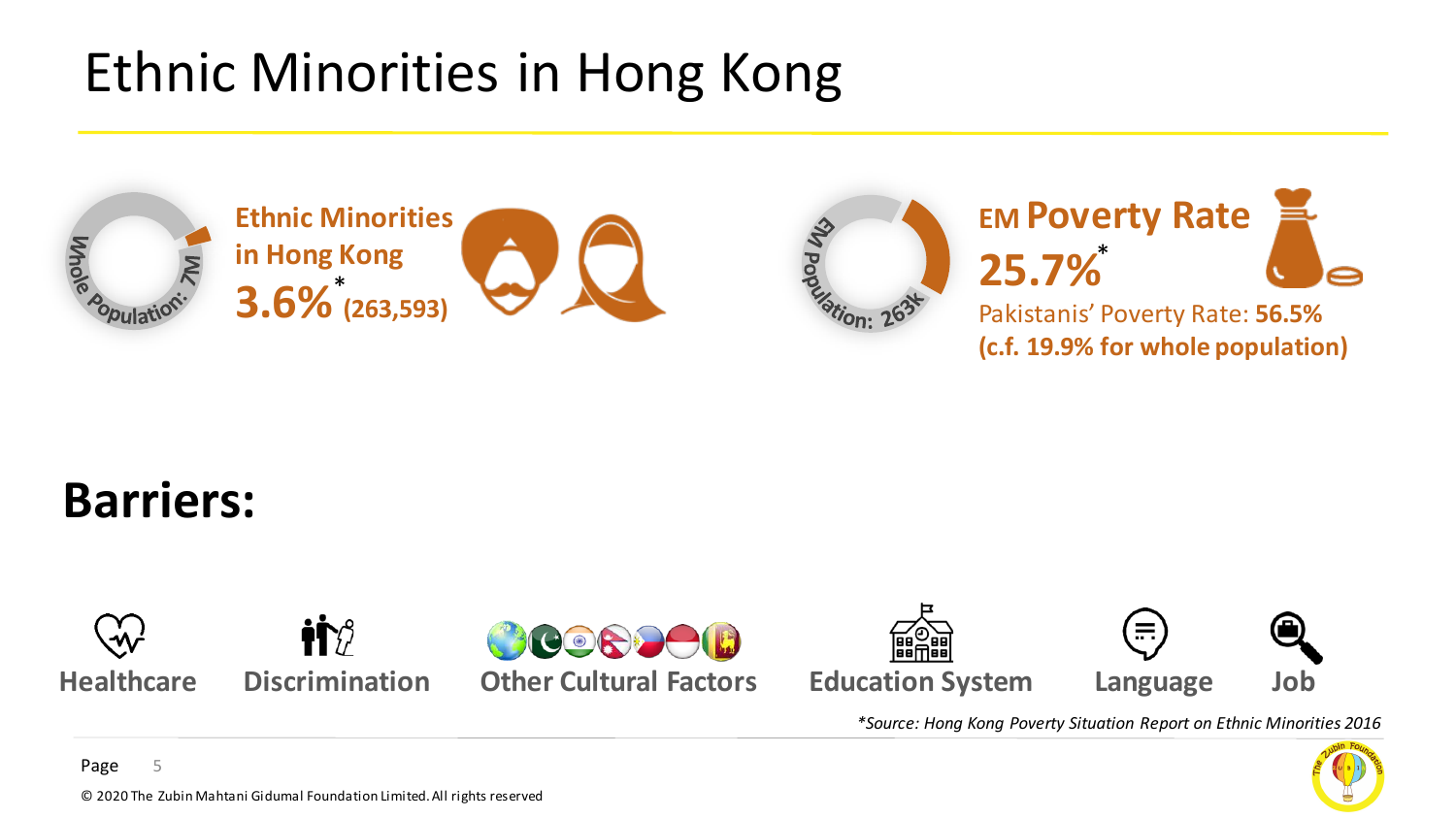## Why

- Many ethnic minorities in Hong Kong especially youth **do not have their mindsets ready to look for a job and to work**. Since Jan 2019, TZF has set up a service of job matching – partnering with other NGOs and companies to organise upskilling workshops to increase their employability.
- The **very first time to prepare a CV and a cover letter**, and first time using virtual teleconference to have a formal conversation with others; thus, they cannot showcase their best self to the employers

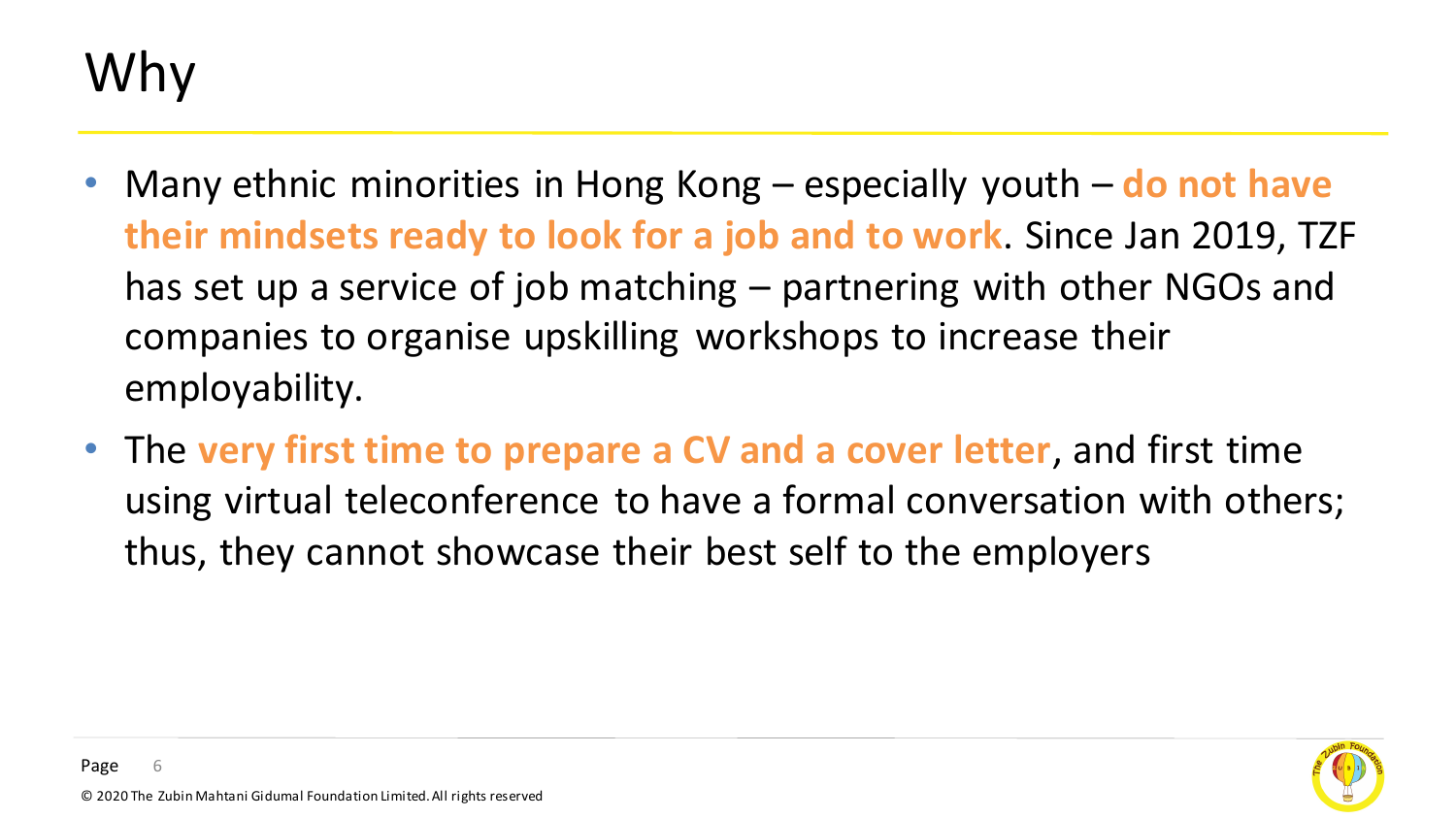### About the Students

Majority of the students applied to our Summer Internship Programme:



#### **Current Tertiary Students**

Currently pursuing high-diploma/ associate degree/ top-up degree/ bachelor's degree



**Fresh Graduates from Tertiary Institutions**

- Hong Kong identity card holder with the right to work in Hong Kong (i.e. no work visa is needed to be applied)
- 18 years old or above
- Can speak and write fluent English, and some may speak Cantonese
- Some may read and write basic Chinese; however, they are usually reluctant in communicating in Cantonese/Chinese because they may be shy in speaking their third/fourth language
- Majority study in local secondary schools in Hong Kong
- Usually have a religious background
- EM students are minority in Hong Kong and are likely to be of lower self-esteem.
- Usually do not have any previous work / internship experience

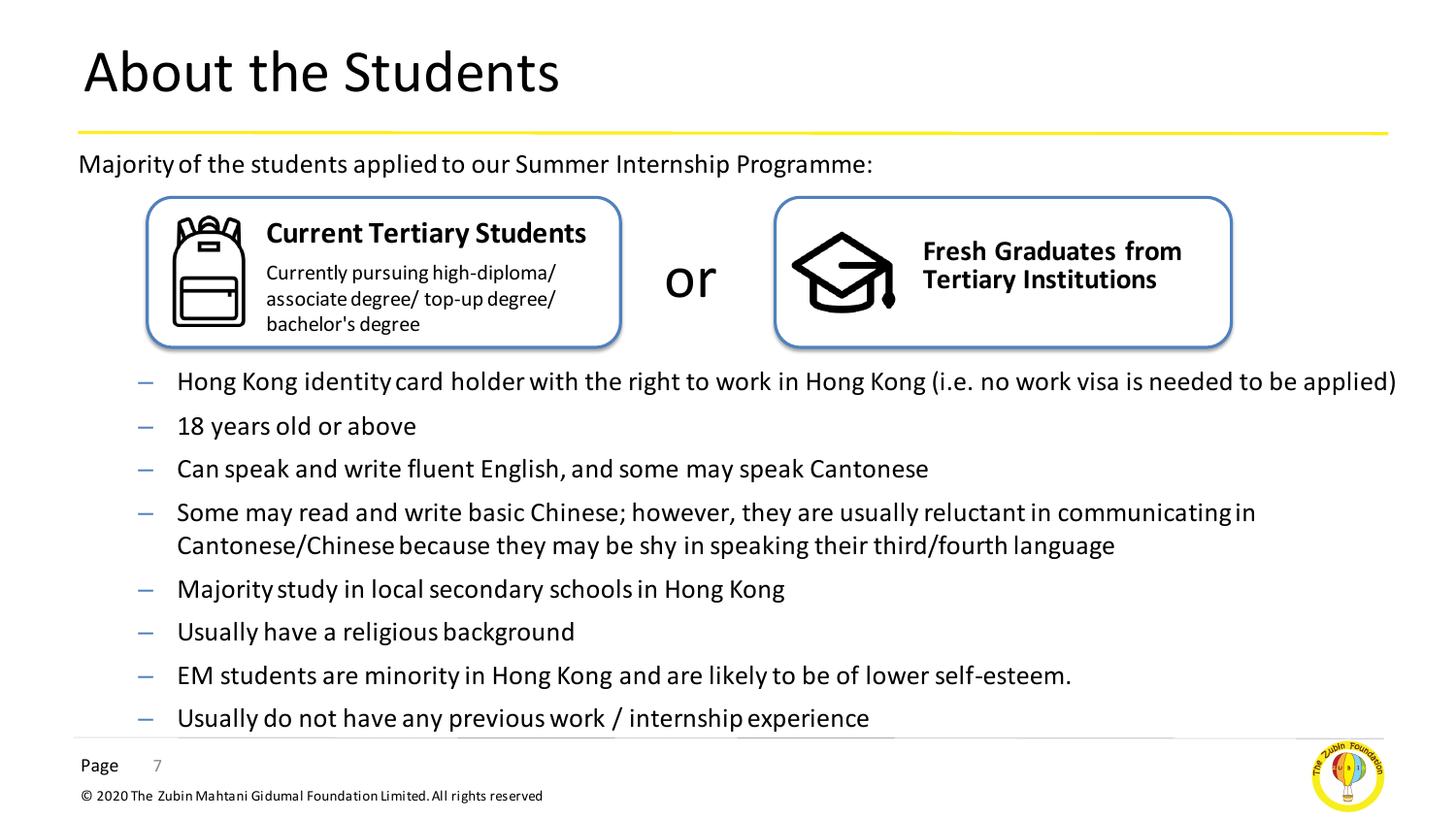### Special Notes

- Thank you for helping with the online training
- Your mission is to help skill up the students
- If students do not show up/their background is very noisy, please do not see this as disrespectful or think less of them
	- Some households have up to 12 family members in a small home, things can get busy and manic!
	- Some families have 6 children, this is not uncommon.
	- Mental health is an important factor in some families (depression, special needs)

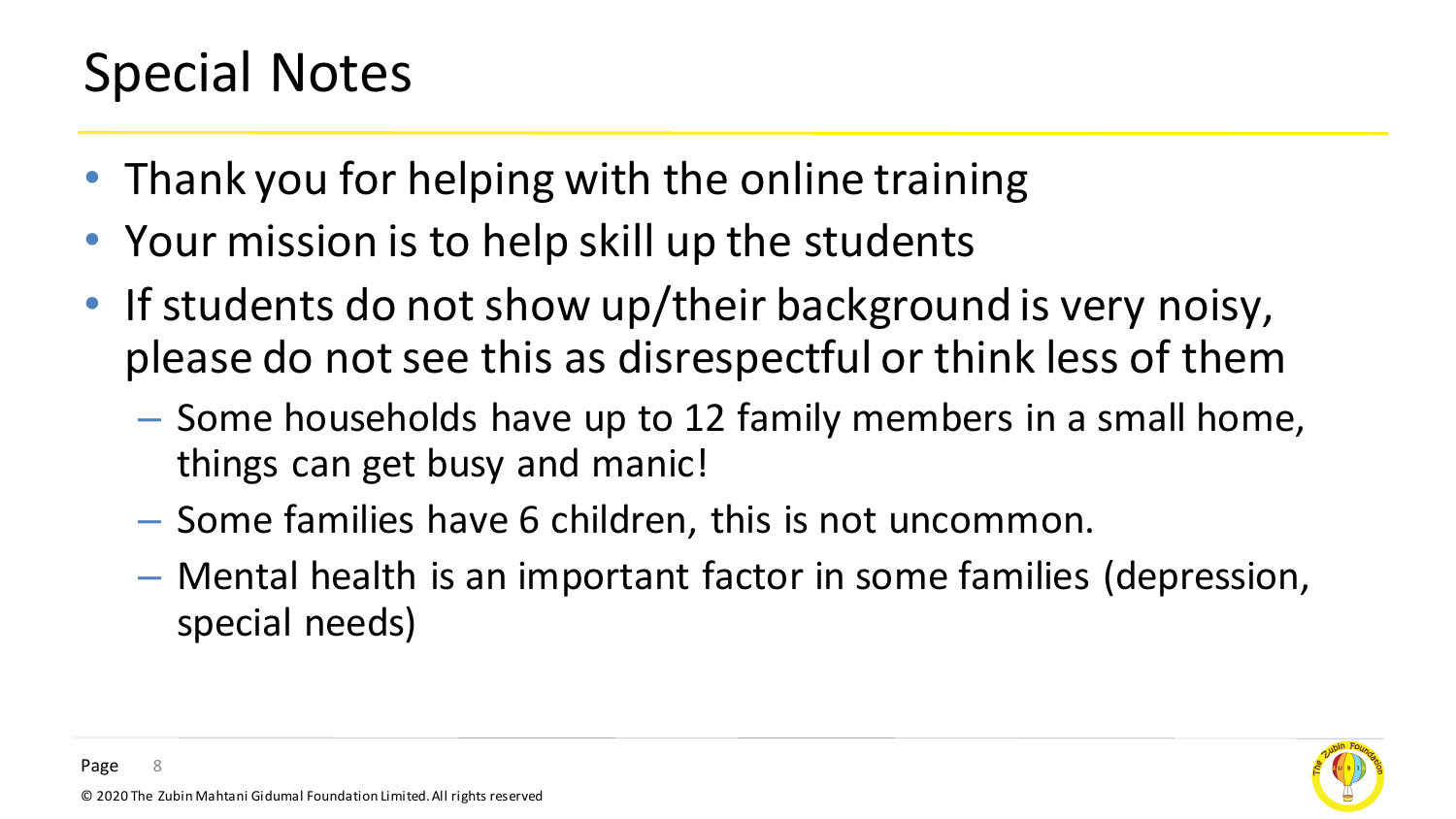#### Your Role

• Each Supporter will be joining a 30-min virtual sessions with a group of 1 - 2 students

Session 1. Career Exploration and Planning

Session 2. CV Clinic

Session 3. Interview Skill

Session 4. First Day at Work & Work Etiquette

- For details, please refer to Heidi's email.
- Key contact: Heidi